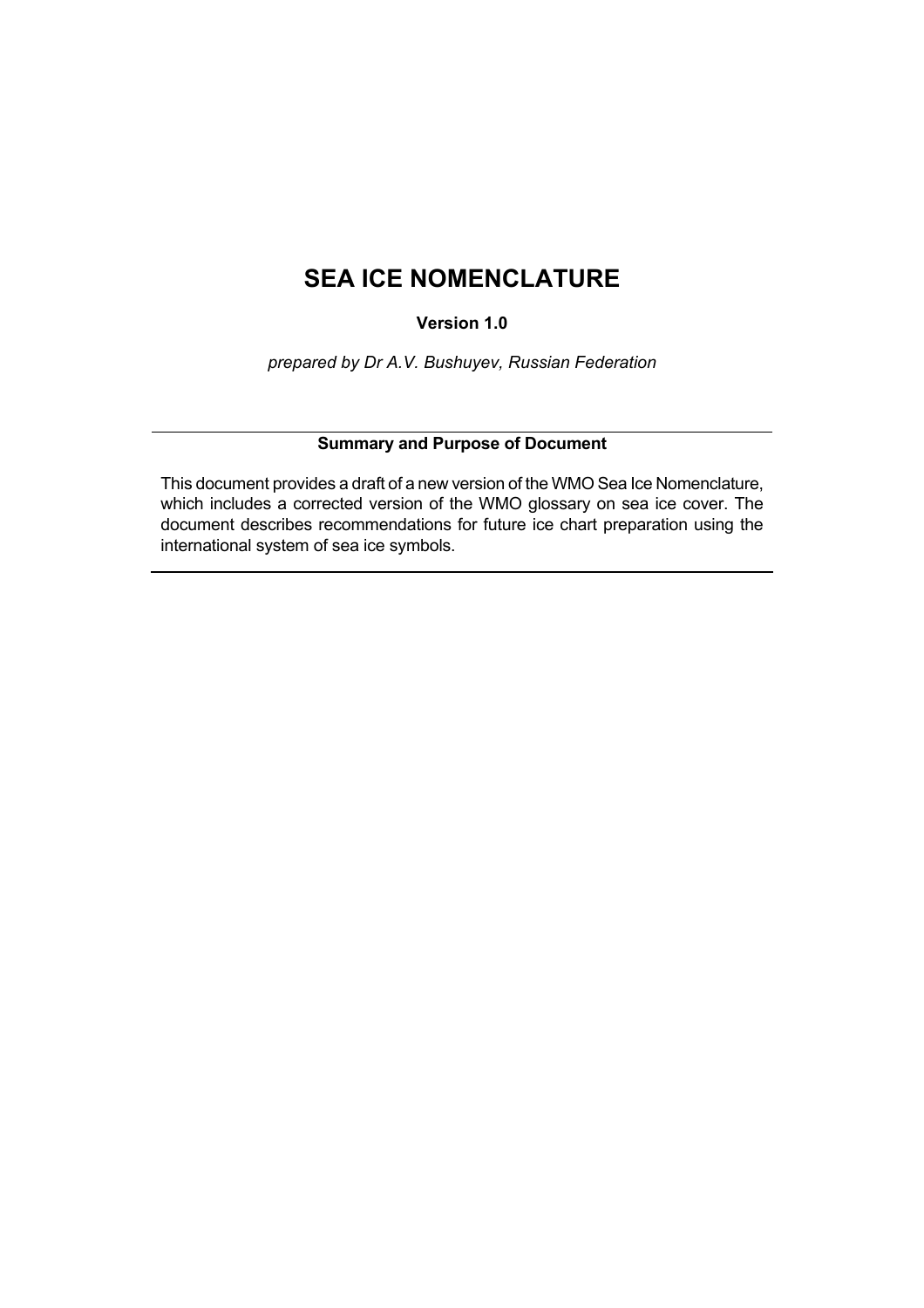# **Content**

| 1.  |  |  |
|-----|--|--|
| 2.  |  |  |
| 3.  |  |  |
| 4.  |  |  |
| 5.  |  |  |
| 6.  |  |  |
| 7.  |  |  |
| 8.  |  |  |
| 9.  |  |  |
| 10. |  |  |
| 11. |  |  |
|     |  |  |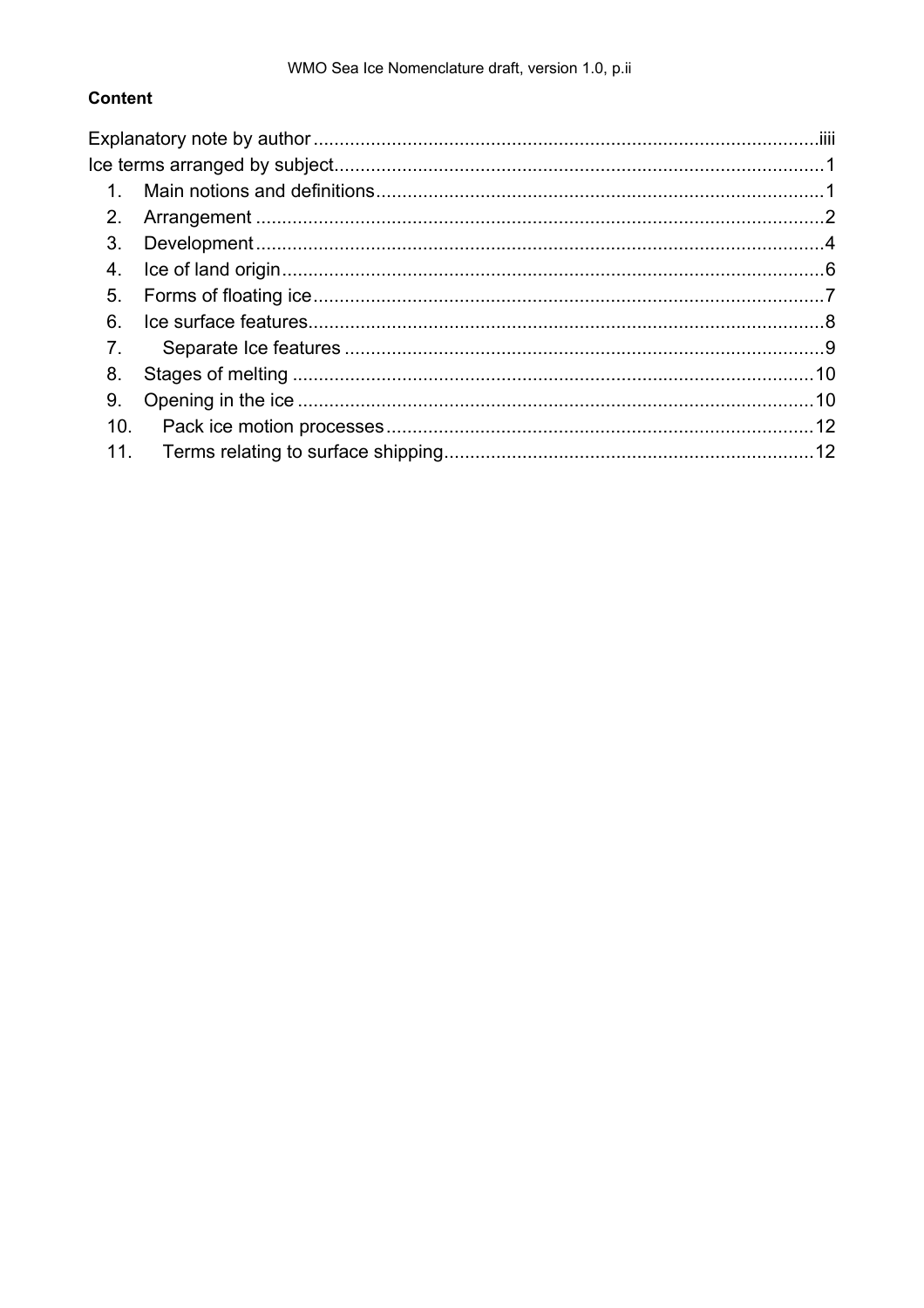### <span id="page-2-0"></span>**EXPLANATORY NOTE BY AUTHOR**

1. The quality of providing information on the ice cover state to the users is determined to a great extent by completeness and consistency of four main documents: Nomenclature (terminology), scales, system of symbols and format (code). The development of these documents should take into account:

- − physical essence of a process or a phenomenon,
- − limits of possible quantitative values,
- − significance of information on the given characteristic for users,
- − technical possibility of determining and the accuracy,
- − illustrativity of the cartographic depiction of information,
- − minimum (without loss of accuracy) volume of coded digital or letter-digital ice chart.

2. The "WMO Sea-Ice Nomenclature", which is currently effective, was developed by the WMO CMM WG in 1968 and published in 1970 (without scales and symbols). In 1989, it was republished in the form of Supplement No.4, where volume 3 "International system of sea-ice symbols" is presented, and Supplement No.5, presenting several supplemented and edited main sections of the Nomenclature (ice terms arranged in the subject and alphabetical orders). No international format (code) for operational provision of users and data exchange has yet been developed.

3. During the period of the development of the Nomenclature, the visual air - and shipborne observations were the main method of ice information collection, which influenced inevitably the composition and formulation of terms.

4. Along with an excessively detailed description of some ice features that are not even depicted on the ice charts (separate ice ridges, standing floes, rams, etc.), the Nomenclature does not contain a number of notions and terms that are already applied in practice of the ice services (ice cover, zone, ice drift, drift divide, etc.). An absence of these terms and notions, extremely important for investigators and navigators, leads to a possibility of different understanding of information plotted on the chart.

5. Sometimes the physical essence of a phenomenon and bounds of possible quantitative values are not taken into account. Thus, the terms 6.2 Hummocking and 6.3 Ridging are presented as different deformation processes although this is in fact a result of one process  $-$  ice pressure.

6. The extent ice surface coverage with ice hummocks and ice ridges according to Nomenclature can be expressed either in partial concentration of the area of ridges in tenths or in the quantity per nautical mile. However, the expression in tenths does not take into account the limit of the maximum possible value of hummock and ridge concentration, which is not greater than 20%.

### *Some recommendations for compiling the ice charts also cause objections*.

7. In particular, we consider incorrect in principle the recommendations of the effective nomenclature on depiction of ice forms of each age stage. The ice cover of the seas presents as a rule ice breccia of different age. Only the oldest ice has at this the shape of ice fields, whereas all other ice  $-$  frozen in different periods after the onset of ice formation areas of ice-free water, fractures and leads. As a result of this recommendation, the drifting ice forms are not indicated on the ice charts at all at the present time. The aforementioned facts determine the need and the importance of developing a new version of WMO Nomenclature on Sea Ice.

# *Specific features of the Draft Nomenclature*

8. The developed preliminary Draft Nomenclature consists of 11 sections including 120 terms. The successive order of the sections is given in accordance with the succession of compiling the ice charts and their coding. Whenever possible, the terms of the existing Nomenclature were preserved. These terms are followed by their number in the Nomenclature in brackets. If the term notion was edited, "ed" follows the number. Some terms that are not used for compilation of the ice charts but can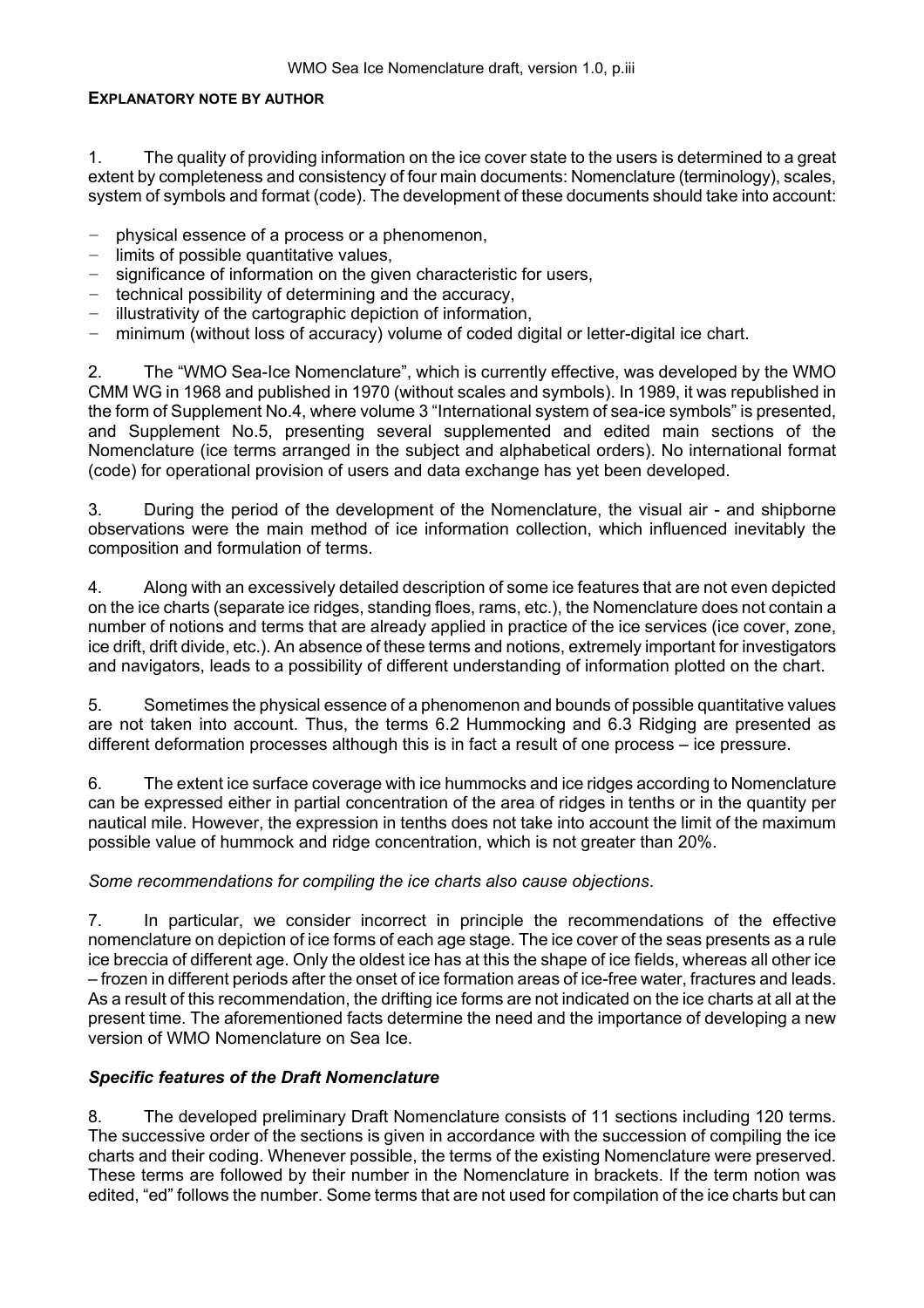be used in the text messages are included in a description of the main term. For example, a description of landfast ice includes a description of the notions "Ice foot" and "Young coastal ice". After such terms several Nomenclature numbers are given.

9. The Draft Nomenclature includes 22 new terms with part of them being already used during ice observations without preliminary permission ("*residual first-year ice*", "*rough ice*", etc.). The definitions of the main zones and their types (*landfast ice, drifting ice, individual field, iceberg waters, clear*) are given. These new terms are given by sections:

# Section 1:

− *1.2 Ice cover*;

- − *1.7 No observational data;*
- − *1.8 Zone;*
- − *1.8.1 Basic zones;*
- − *1.8.2 Additional zones*.
	- Section 2:
- − *2.4.3 Strips, patches.*  Section 3:
- − *3.5.1 Residual first-year ice;*
- − *3.6 Ice age composition.*
	- Section 5:
- − *5.1 Ice floe.* 
	- Section 6:
- − *6.2.2 Rough ice;*
- − *Hillocky multiyear ice;*
- − *6.5 Dirty ice.* 
	- Section 7:
- − *7.4 Barrier of ice ridges;*
- − *7.7 Jammed brash barrier.*
- Section 9: − *Fracture.*
- - Section 10:
- − *10.1 Ice drift;*
- − *10.1.1 Drift vector;*
- − *10.1.2 Drift divide;*
- − *10.5 Ice pressure;*
- − *10.5.1 Zone of pressure.*  Section 11
- − *11.6 Recommended place;*
- − *11.7 Recommended route;*
- − *11.8 Channel in ice made by a ship (vessel)*.

10. The following terms and sections were excluded (by the numbers of the existing Nomenclature):

- − 2.3 Pancake ice the term description is given in the section of Forms;
- − *3.1.1 Young coastal ice* and *3.2 Landfast ice foot* are included to the description of the main term;
- − *3.1 Landfast ice* and *3.3 Anchor ice* ñ as a feature typical only of rivers;
- − *4.2.1.1 Consolidated floating ice* there is a term ì*Ice breccia*î;
- $-4.3.7.$ -4.3.12 *Icebergs* and their types in the section of Forms a full description of these terms is given in the section "*Ice of land origin*";
- − *4.4.1.1 Large ice field, 4.4.1.2 Medium ice field, 4.4.1.3 Small ice field, 4.4.3 Ice belt, 4.4.4 Ice tongue, 4.4.6 Bight* – these features are described by their boundaries, hence separate terms are not needed;
- − *7.1.2 very small fracture, 7.1.3 Small fracture, 7.1.4 Medium fracture, 7.1.5 Large fracture* are either described by the boundaries or are not depicted on the ice charts;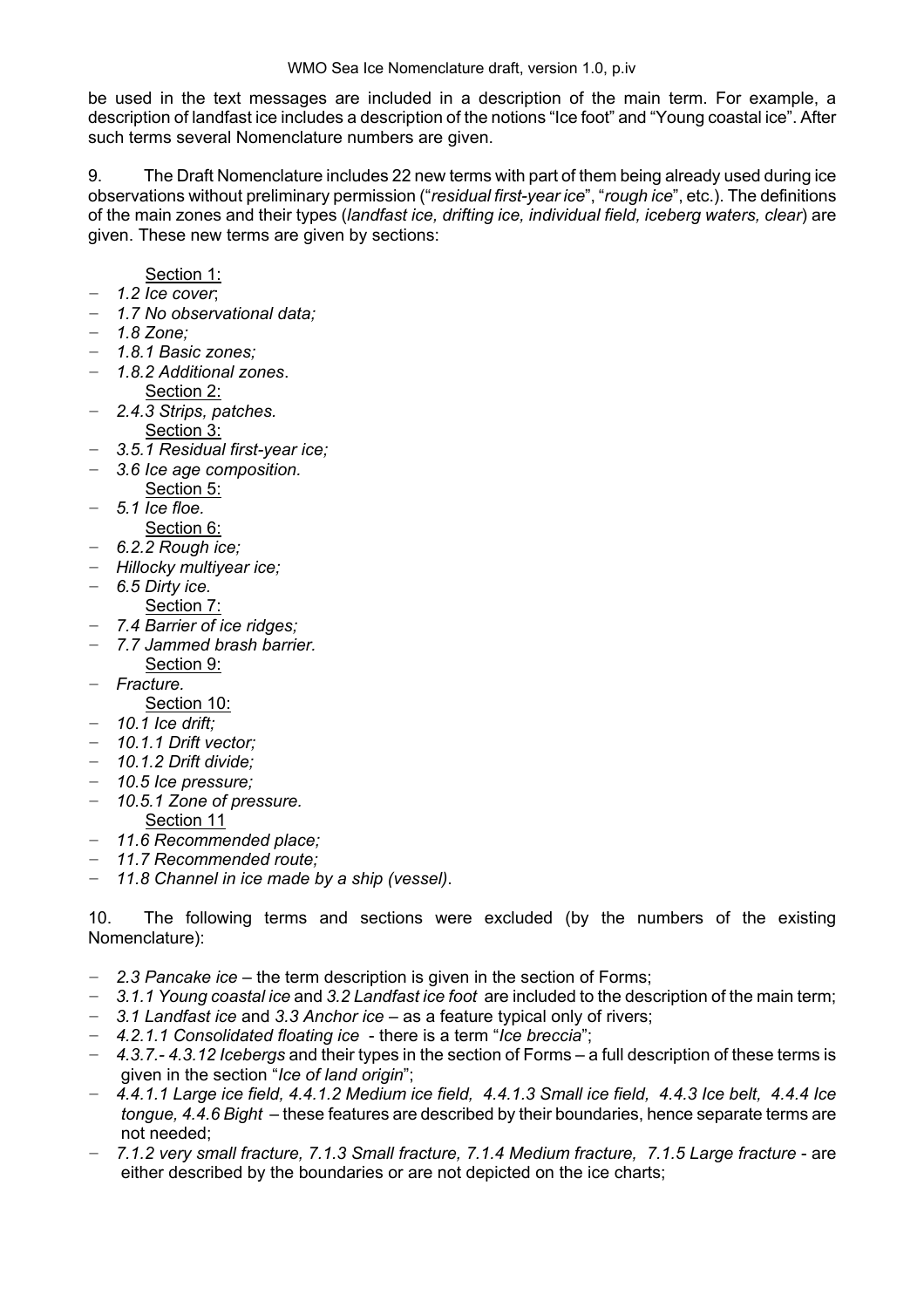- $-$  7.4.1 Shore polynyas, 7.4.2 Flaw polynya, 7.4.3 Recurring polynya are transferred to the description of the term "Polynya":
- *8.2.1.1 Finger rafter ice* − transferred to the description of the term "Rafted ice", it was not taken into account that the character of rafting is not reflected on the ice charts;
- − *8.2.2.1 New ridge, 8.2.2.2 Weathered ridge, 8.2.2.3 Very weathered ridge, 8.2.2.4 Aged ridge*  8.2.2.5 Consolidated ridge, 8.3 Standing floe – the types of ice ridges are not depicted on the ice charts;
- − 10.1 Firn, 10.2.3 Ice stream a description of inland glaciers, which is not in the objectives of the Nomenclature;
- − 12.4 Ice under pressure repetition of the term;
- − *12.7 Ice port*  described by the boundary of the ice front;
- − *Section 6 ìDeformation processesî* is excluded. The term 6.1 Fracturing is transferred to the section "Floating ice motion processes":
- − *Section 11 ìSky and air indicationsî* is excluded. Data obtained as a result of such observations cannot be considered reliable at present and used for operational and research purposes;
- − *Section 13 "Terms relating to submarine navigation"* is excluded the terms in this section cannot be used in compiling the ice charts.

### *Annex I to the Draft Nomenclature presents code tables, symbols and conventional designations*.

11. For coding information for attributive description of zones and ice objects, their area used code tables  $1 - 8$  ensuring unambiguous determination of each variable (characteristic) of ice in the zones or of ice objects and tables  $9 - 18$  – scales for a quantitative or qualitative assessment of these characteristics.

12. Each variable (characteristic) of ice in a zone or an ice object is coded by a two-letter identifier (code symbol). The first letter defines belonging to some or other information block (code table), and the second – a specific variable value, that is the term of the Nomenclature defining it. Then, the code figures of relative area, points of assessment or true values (size, thickness, azimuth, etc.) follow.

13. Thus, the proposed coding system clearly separates designation of the notions and quantitative characteristics and excludes the need for preserving a constant place for each variable in the attributive description of zones and the use of the term "Undetermined/unknown". That is why the advisability of such coding system is obvious.

14. Code tables 1-8 were made on the basis of multiyear experience and have already been used for a number of years for ice information coding in the SIGRID-2 and in Shapefile formats. A letter rather than a digital designation of variables clearly separates the code symbols of the variables and their quantitative values excluding the need for preserving a constant place for each variable in the attributive description of zones and the use of the term "Undetermined/unknown". That is why the advisability of such coding system is of no doubt.

15. However, the situation with the scales (Tables 9–18) cannot be considered as satisfactory. As indicated in the Introduction to Annex 1, the main scales (of pressure, stage of melting, snow cover thickness, size of icebergs) are presented from Supplement No. 4 of 1989 to the WMO Nomenclature. Similar to the Nomenclature itself, they are mainly intended for coding data obtained as a result of visual observations and completely do not take into account the possibilities of modern satellite remote sensing tools.

16. A scale of one of the most important ice cover characteristics "Stages of melting" can serve as an example. It reflects not the ice cover decay as a result of melting, but the external indications of the process and most of them can be determined only visually and has some other deficiencies. Similar comments can be also made for some other scales.

17. However, now only general comments can be formulated on these scales with indication of their shortcomings. For their specification or to be more exact, for the development of new versions, it is necessary to undertake special studies including joint international research.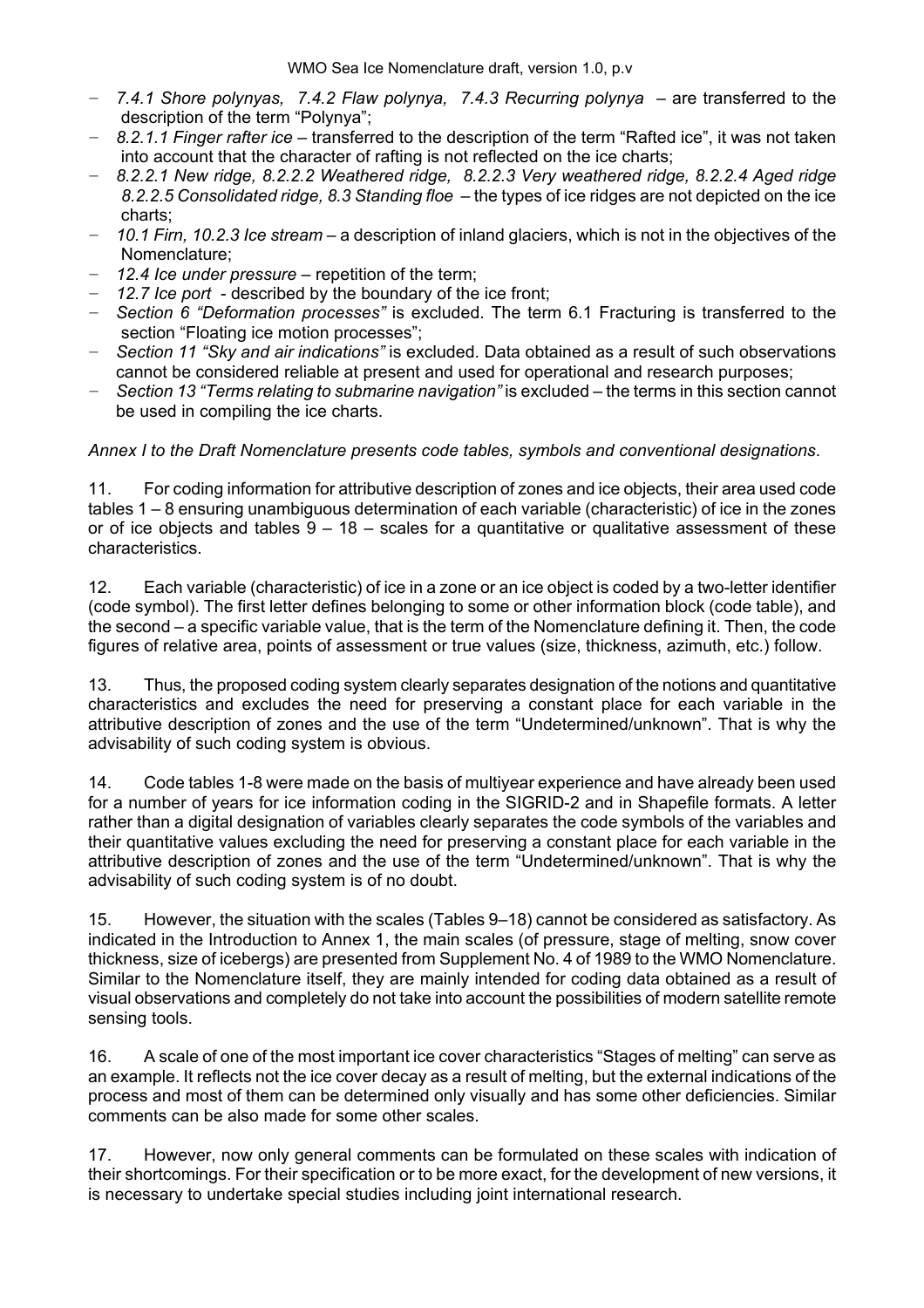18. Some scales, in particular of the snow thickness and sizes of icebergs, are proposed to be excluded and replaced with the indication of snow thickness in decimeters, horizontal sizes of specific glacier bergs in tens of metres and tabular bergs in hundreds of metres. Some columns of the code tables contain symbols and conventional designations.

19. Similar to the existing Nomenclature, two alternative variants of the symbols are proposed – numerical and graphical symbols. The graphical symbols are more illustrative, while the logic of their construction significantly facilitates storage. In addition, the graphical symbols allow a more compact transmission of information. One symbol can describe the age and the prevailing forms of the oldest ice while in the graphical symbol of the largest forms of breccia fields, their partial concentration, which is an important navigation characteristic, can be indicated. However, a system of numerical symbols is constantly used in the practice of the majority of national ice centres, and the users have been already accustomed to it. This determines the need for preserving two options.

20. The international format for exchange and dissemination of data on the ice situation should provide data transmission via the communication lines and storage of spatially distributed information on the ice cover characteristics and include the attributive and spatial components.

For using the received coded information for operational purposes, it is converted to a cartographic image, whereas at the ice centres, its statistical processing and calculations are performed and forecasts are developed using geo-information technologies. Annex 2 considers an order of using ice symbols presented in Annex 1 and the technology for preparing and drawing up the graphical ice charts.

21. In compliance with the currently existing International System of Sea-Ice Symbols, the forms of ice features are coded and depicted on the ice charts only by the numerical symbols. A possibility for using two variants is envisaged: indication of the forms of each ice age category or indication of the prevailing and secondary sizes of the ice fields. The principal deficiencies of the first and second variants were repeatedly pointed out. Only the oldest ice has the form of fields, whereas the ice conditions are determined not by the prevailing forms, but by the largest forms and their partial concentration. As a result, this important ice cover characteristic determining to a great extent the ice conditions of practical activity in the ice-infested seas is typically not depicted at all on the ice charts.

22. In the proposed draft, the attributes of the zones include the prevailing forms of the oldest ice and the forms of the largest breccia fields with the indication of their partial concentration. These data can be most fully and clearly depicted by using the graphical symbols. Therefore, the graphical symbols are proposed as the main variant and the numerical symbols as substituting them. The proposed drafts of the main section and annexes probably appear to be a first approximation of the final variant of the new version of the WMO Nomenclature on Sea-Ice and require further specifying, addition and editing.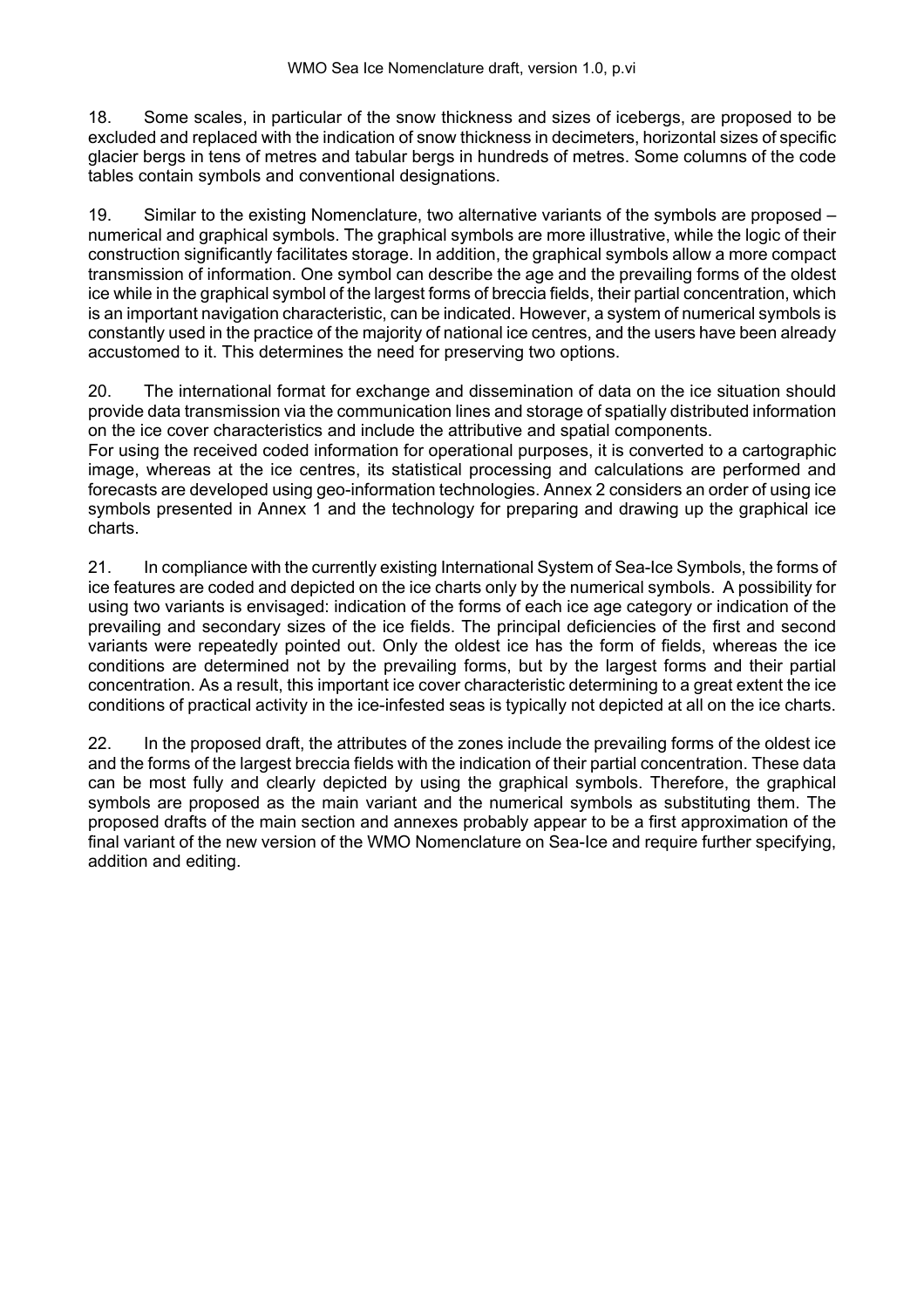#### <span id="page-6-0"></span>**ICE TERMS ARRANGED BY SUBJECT**

#### **1. Main notions and definitions**

### **1.1 Floating ice**

Any form of ice floating in water. The principal kinds of floating ice at the sea surface are sea ice which is formed by the freezing of sea water at the surface, lake ice and river ice formed on rivers or lakes and glacier ice (ice of land origin). The concept also includes ice that is grounded. (1. Ed.)

#### 1.1.1 Sea ice

Ice, which has originated from the freezing of sea water. It presents the main kind of floating ice encountered at sea. (1.1.Ed.)

#### 1.1.2 Ice of land origin

Ice formed on land or in an ice shelf, found floating in water (1.2 Ed.)

#### 1.1.3. River, lake ice

Ice formed on a river or on a lake and which may be exported to sea. River ice fields are depicted on radar images as similar to old fields. Fresh water ice differs significantly in its mechanical and electro-magnetic characteristics from sea ice of the same age.

#### **1.2 Ice cover**

Floating ice covering a water area regardless of its age, concentration, mobility and other characteristics.This is the most general notion, usually requiring further specification. The ice cover boundaries are the ice edge and the coastline.

#### **1.3 Fast ice**

Consolidated solid ice attached to the shore, to an ice wall or to an ice front. It forms by freezing to the shore of the ice cover forming in the coastal zone or as a result of freezing of drifting ice of any age category to the shore or fast ice. Vertical movement may be observed during tidal oscillations. It can be preserved without fracturing for two or more years transforming from first-year ice to multiyear ice and even shelf ice. The fast ice width can vary from several hundreds of meters to several hundreds of kilometers. That part of fast ice presenting a narrow fringe of ice directly attached to the coast with a shallow bottom and unresponsive to tidal oscillations that remains after the fast ice has moved away is called the Ice foot. Fast ice at the initial stage of formation consisting of nilas and young ice with a width up to 100-200 m is called young coastal ice. When coding and depicting fast ice on ice charts, total concentration is not indicated as this is always equal to 10/10 in accordance with the definition (3.1, 3.1.1, 3.2 Ed.).

### **1.4 Pack ice**

Any ice at the sea surface except for fast ice and stamukhas regardless of its age, form, origin and other characteristics that has a possibility of movement (drift) under the action of winds, currents and tides. As a result of the dynamic processes (drift, divergence, convergance), the total and partial concentrations of drifting ice constantly change (1.1.2 Ed.).

### **1.5 Bergy water**

A large area of navigable water in which ice of land origin is present or possible at a total concentration less than 1/10. Such zones do not usually have a clearly expressed edge or boundary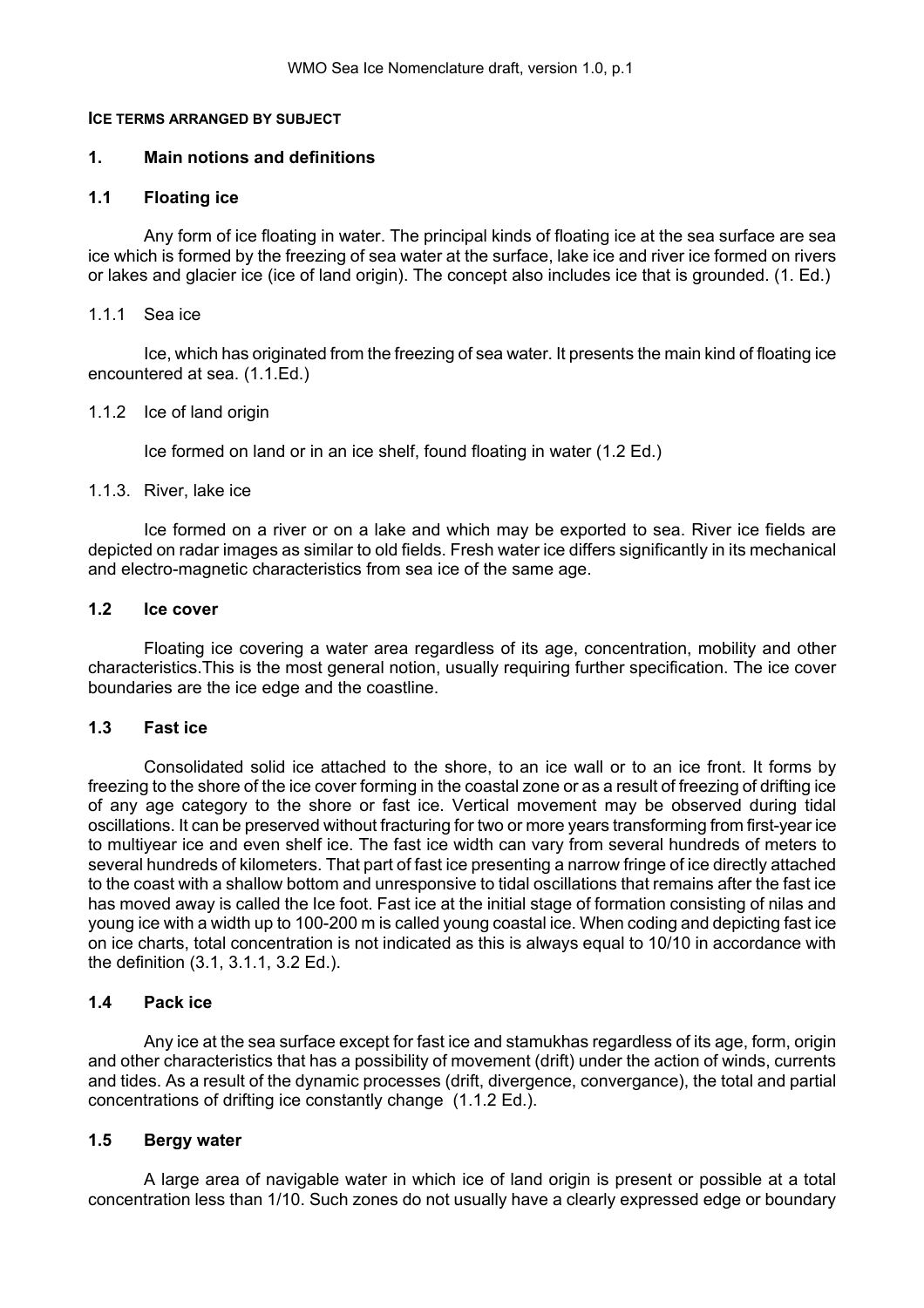<span id="page-7-0"></span>with ice-free water. A characterization of ice conditions in such areas can be made both on the basis of data from direct observations, data from previous observations or from climatic data (4.2.7 Ed.).

# **1.6 Ice-free**

No ice is present. If ice of any kind is present this term shall not be used (4.2.8. Ed.)

# **1.7 No observational data**

Zone where observations were not conducted.

# **1.8 Zone**

Part of the water area contoured on an ice chart in the form of a closed polygon within which the ice cover characteristics given for this zone are considered similar. A zone can be sub-divided into a basic zone and additional zones.

### 1.8.1. Basic zones

Basic zones are delineated by mobility, total concentration and age categories. Such additional characteristics as hummock and ridge concentration, rafting of young ice, or stages of melting are usually included in a description of the characteristics of these basic zones. It is assumed that the boundaries of the main and additional characteristics coincide. The basic zones are subdivided into the following types: Fast ice, Drifting Ice, Bergy water, Ice-free water. On large-scale ice charts, giant and sometimes vast ice floes can be contoured and described in the basic zones.

# 1.8.2. Additional zones

Additional zones present separate layers on an ice chart. If it is necessary to show the actual boundaries of zones of discontinuities (leads and fractures), changing hummock and ridge concentration, level ice, zones of different stages of melting or other additional characteristics, they are identified only by one characteristic.

# **1.9 Ice boundary**

The demarcation between fast ice and drift ice or between different zones of drift ice. When used as a climatologic term, for describing the position of the boundary of spreading of ice of any concentration or age in any given month or a period based on the observation data for a number of years, the tem should be preceded by a word mean, median, minimum or maximum with indication of the ice cover characteristic after it. For example: "Median boundary of multiyear close ice" (4.4.9 Ed.).

### 1.9.1 Ice edge

The demarcation between the open sea and sea ice of any kind, whether fast (fast ice edge) or drifting. The drift ice edge may be termed compacted or diffuse (4.4.8 Ed.).

### 1.9.1.1 Ice limit

Climatological term referring to the mean, median, extreme minimum or extreme maximum extent of the ice edge in any given month or period based on observations over a number of years. Term should be preceded by the word mean, median, minimum or maximum (4.4.8.3, 4.4.8.4 Ed.).

# **2. Arrangement**

### **2.1 Area of ice cover**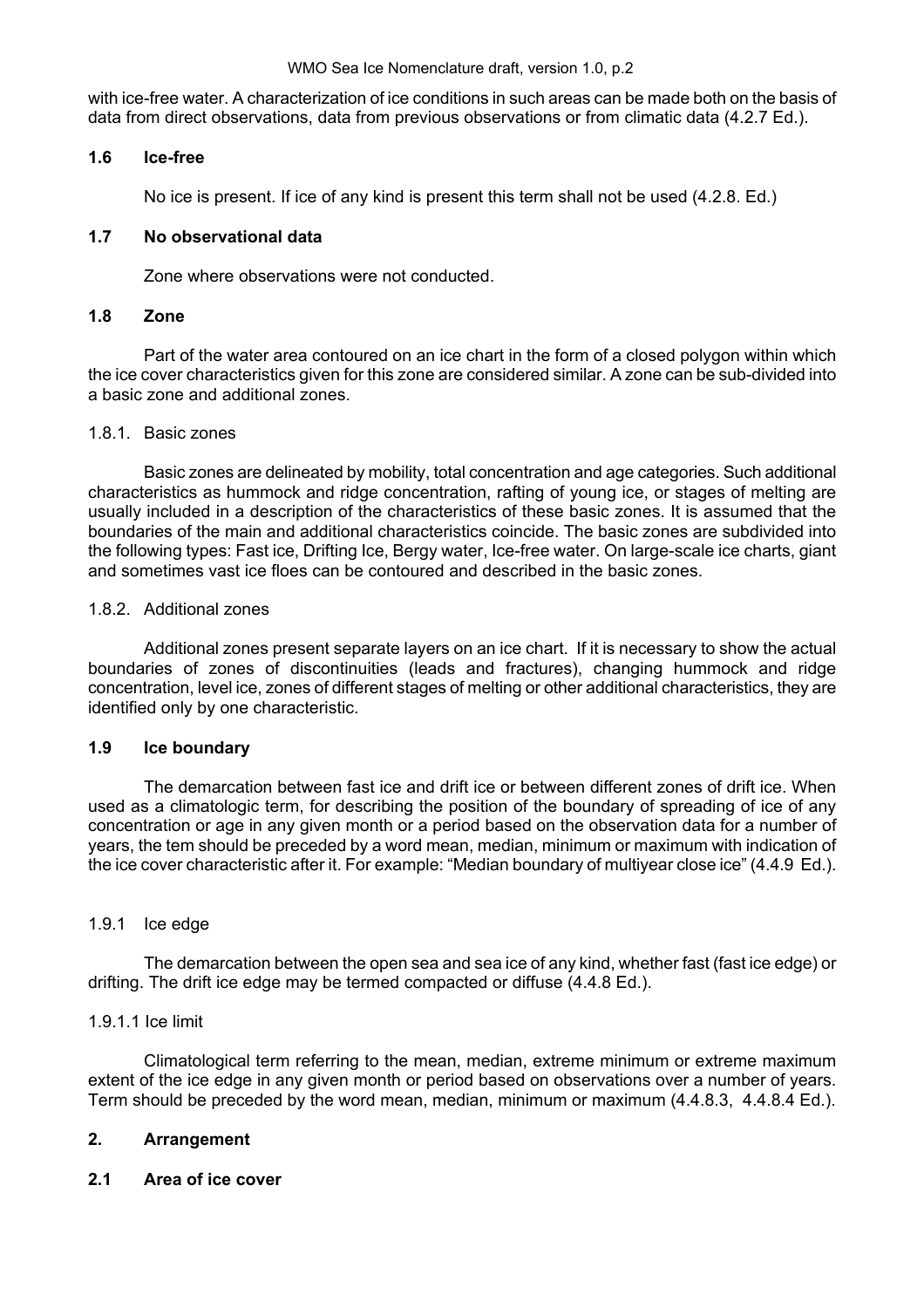The ratio in percent of the ice cover area to the total sea area or some geographical area at a specific moment of time. This local may be global covering an area of the seas of the entire hemisphere or some part of an ocean or a sea, for example such as Baffin Bay or the Barents Sea (4.1 Ed.).

# **2.2 Concentration**

The ratio of the area of ice features to the total area of a sea part (zone) delineated on the chart, expressed in tenths. The total concentration includes all stages of development and the partial concentration includes areas of ice of specific age or arrangement which comprise only part of the total concentration. Concentrations within  $0-1/10$  and  $9/10 - 10/10$  from instrumental observations can be expressed in hundredths (4.2 Ed.).

### 2.2.1. Compact pack ice

Floating ice in which the concentration is 10/10 and no water is visible (4.2.1)

# 2.2.1.1 Consolidated ice

Floating ice in which the concentration is 10/10 and the *floes* are frozen together. (4.2.1.1)

# 2.2.2. Very close pack ice

Floating ice in which the concentration is 9/10 and more, but less than 10/10 (4.2.2.Ed.)

# 2.2.3 Close pack ice

Floating ice in which the concentration is 7/10 to 8/10, composed of *floes* mostly in contact (4.2.3).

### 2.2.4 Open pack ice

Floating ice in which the ice concentration is 4/10 to 6/10, with many fractures, and floes that are generally not in contact with one another (4.2.4).

# 2.2.5 Very open pack ice

Floating ice in which the concentration is 1/10 to 3/10 and water preponderates over ice  $(4.2.5.).$ 

### 2.2.6 Open water

A large area of freely navigable water in which sea ice is present in concentrations less than 1/10 and ice of land origin is absent. (4.2.6)

### **2.3 Ice massif**

A variable accumulation of *close* or *very close ice* covering hundreds of square kilometers which is found in the same region every summer  $(4.4.2)$ .

### **2.4 Ice field**

An area of floating ice of any size, which is greater than 10 km across. The characteristics, position and sizes of fields are described as separate zones. (4.4.1 Ed.)

### 2.4.1 Ice patch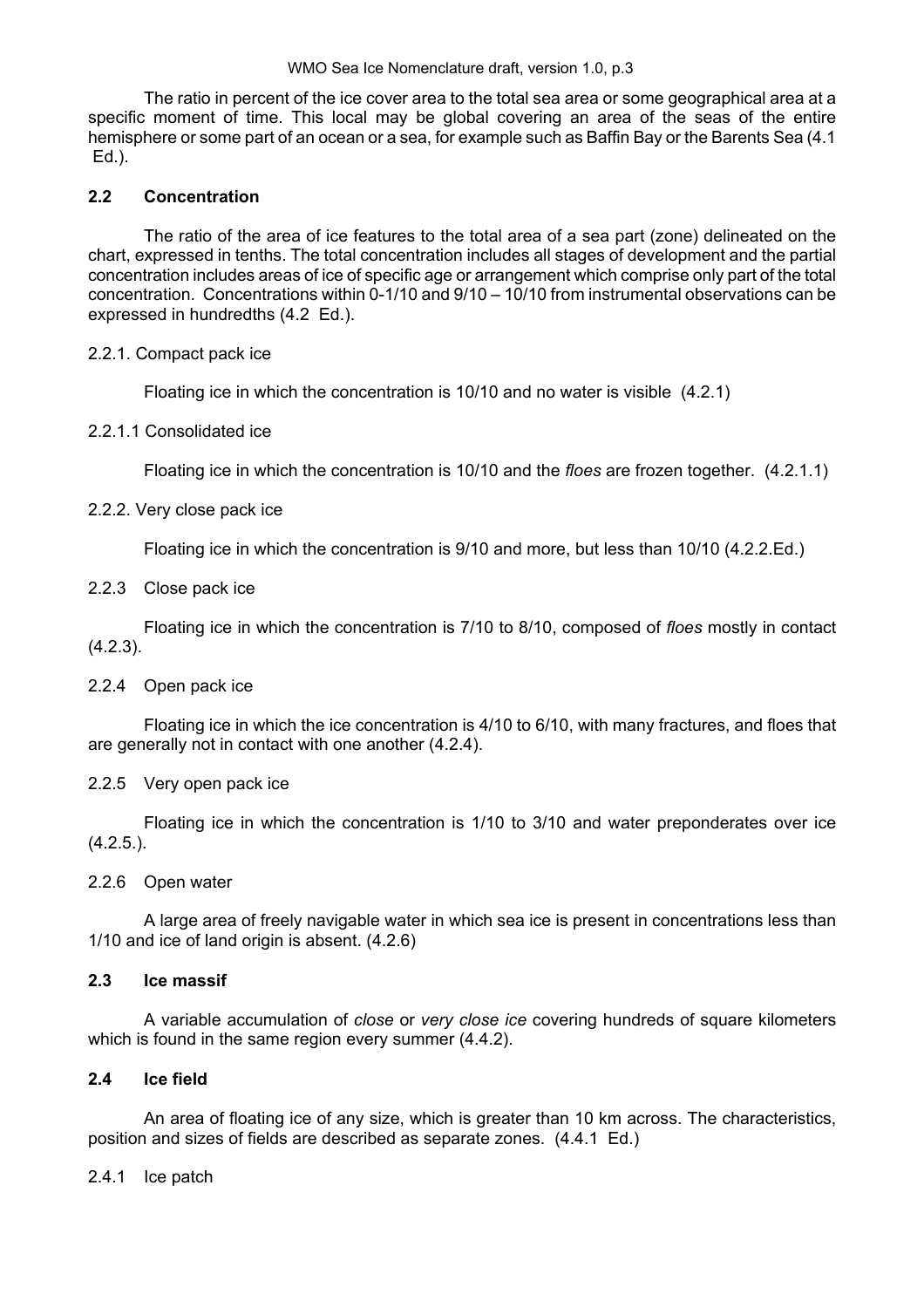<span id="page-9-0"></span>An accumulation of floating ice less than 10 km across in ice-free water or among ice in smaller concentration.

### 2.4.2 Strip

A long narrow zone of floating ice, about 1 km or less in width, usually composed of small fragments detached from the main mass of ice, and run together under the influence of wind, swell or current. (4.4.5)

# 2.4.3 Strip, Patch

The term is applied for characterizing irregularities of the total and partial concentration in a delineated zone when it is impossible to depict the position of strips and patches on the ice chart as separate zones.

# **3. Development**

# **3.1 New ice**

A general term for recently formed ice which includes frazil ice, grease ice, slush and shuga. These types of ice are composed of ice crystals which are only weakly frozen together (if at all) and have a definite form only while they are afloat. (2.1)

### 3.1.1 Frazil ice

Fine spicules or plates of ice, suspended in water. (2.1)

# 3.1.2 Grease ice

A later stage of freezing than *frazil ice* when the crystals have coagulated to form a soupy layer on the surface. Grease ice reflects little light, giving the sea a matt appearance. (2.1.2)

# 3.1.3 Slush

Snow which is saturated and mixed with water on land or ice surfaces, or as a viscous floating mass in water after a heavy snowfall. (2.1.3)

### 3.1.4 Shuga

An accumulation of spongy white ice lumps, a few centimeters across; they are formed from grease ice or slush and sometimes from anchor ice rising to the surface. (2.1.4)

### **3.2 Nilas**

A thin elastic crust of ice, easily bending on waves and swell and under pressure, thrusting in a pattern of interlocking 'fingers' (finger rafting). Has a matt surface and is up to 10 cm in thickness. May be subdivided into dark nilas and light nilas. (2.2)

### 3.2.1 Dark nilas

Nilas which is under 5 cm in thickness and is very dark in color (2.2.1)

### 3.2.2 Light nilas

Nilas which is more than 5 cm in thickness and rather lighter in colour than dark nilas (2.2.2)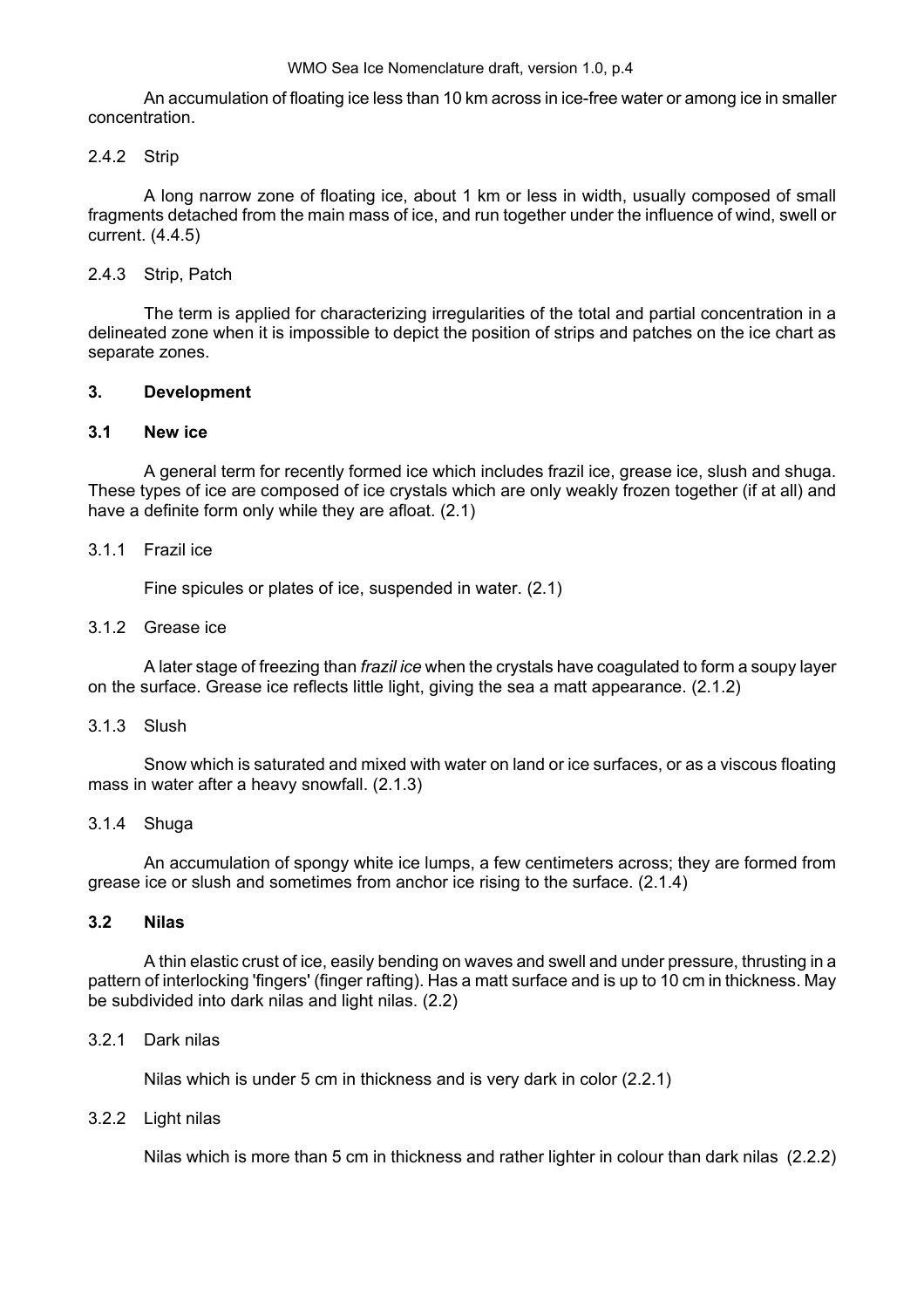#### 3.2.3 Ice rind

A brittle shiny crust of ice formed on a calm surface by direct freezing, or from *grease ice*, usually in water of low salinity. Thickness to about 5 cm. Easily broken by wind or swell, commonly breaking in rectangular pieces. (2.2.3)

#### **3.3 Young ice**

Ice in the transition stage between nilas and first-year ice, 10-30 cm in thickness. May be subdivided into grey ice and grey-white ice. (2.4)

#### 3.3.1 Grey ice

Young ice 10-15 cm thick. Less elastic than nilas and breaks in swell. Usually rafts under pressure. (2.4.1)

#### 3.3.2 Grey-white ice

Young ice 15-30 cm thick. Under pressure it is more likely to ridge than to raft. (2.4.2)

#### **3.4 First-year ice**

Sea ice of not more than one winter's growth, developing from young ice; thickness 30 cm - 2 m, and sometimes slightly more. May be subdivided into thin first-year ice/white ice, medium first-year ice and thick first-year ice. (2.5 Ed.)

3.4.1 Thin first year ice/white ice

First-year ice 30-70 cm thick. May be subdivided into thin first-year ice of the first stage 30 to 50 cm thick and thin first-year ice of the second stage 50 to 70 cm. (2.5.1.Ed.)

#### 3.4.2 Medium first-year ice

First-year ice 70-120 cm thick. (2.5.2)

#### 3.4.3 Thick first-year ice

First-year ice over 120 cm thick. (2.5.3)

#### **3.5 Old ice**

Sea ice which has survived at least one summer's melt; typical thickness up to 3m or more. It is subdivided into residual first-year ice, second-year ice and multi-year ice. (2.6 Ed.)

#### 3.5.1 Residual first-year ice

First-year ice that has survived the summer's melt and is now in the new cycle of growth. It is 30 to 180 cm thick depending on the region where it was in summer. After 1 January (in the Southern hemisphere after 1 July), this ice is called second-year ice.

#### 3.5.2 Second-year ice

Old ice which has survived only one summer's melt; typical thickness up to 2.5 m and sometimes more. Because it is thicker than first-year ice, it stands higher out of the water. Ridged features as a result of melting during the preceding summer attain a smoothed rounded shape. In summer, numerous puddles of extended irregular shape form on its surface. Bare ice patches and puddles аrе usually greenish-blue. (2.6.1 Ed.)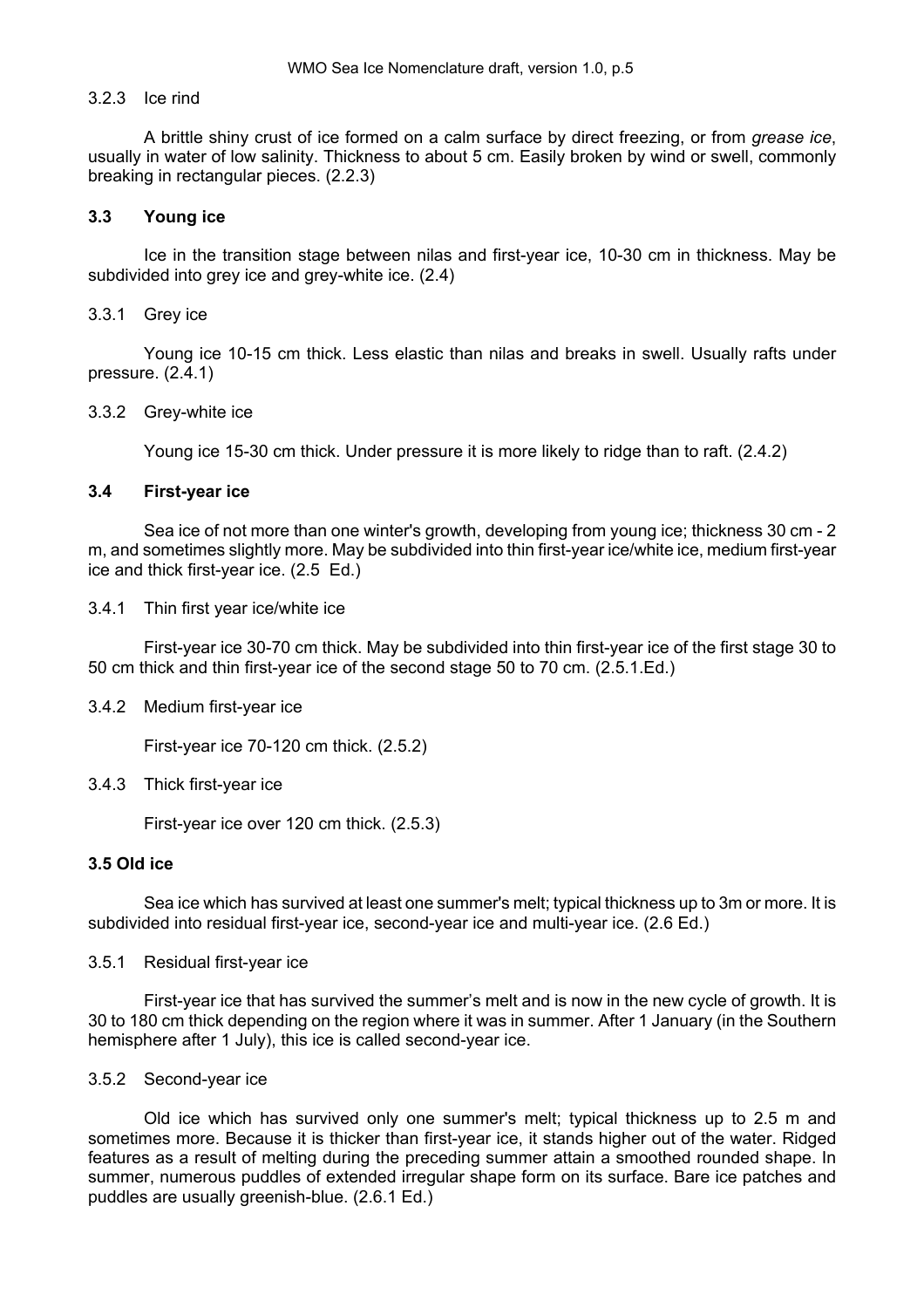#### <span id="page-11-0"></span>3.5.3 Multi-year ice

Old ice up to 3 m or more thick that has survived at least two summers' melt. Hummocks are even smoother than in second-year ice and attain a look of mounds and hills. The surface of multiyear ice fields in places not subject to deformations is also hillocky due to non-uniform multiple melting. The ice is almost salt-free. Its color, where bare, is usually blue. As a result of melting, round puddles appear at its surface in summer and a well-developed drainage system is formed. (2.6.2.Ed.)

### **3.6 Age structure of ice**

The observed, or model calculated age categories of ice and their partial concentrations. The sum of the partial concentrations of ice of different age should be equal to the total ice concentration in the given zone.

### **4. Ice of land origin**

#### **4.1 Glacier ice**

Ice in, or originating from, a glacier, whether on land or floating on the sea as icebergs, bergy bits or growlers (10.2)

#### **4.2 Glacier**

A mass of ice predominantly of atmospheric origin, usually moving from higher to lower ground. A seaward margin of a glacier that is aground, the rock basement being at or below sea-level, is termed an ice wall. The projecting seaward extension of a glacier*, which is* usually afloat, is termed a glacier tongue. In the Antarctic, glacier tongues may extend over many tens of kilometers. (10.2.1, 10.2.2, 10.2.4 Ed.).

#### **4.3 Ice shelf**

A floating ice sheet of considerable thickness showing 2-50 m or more above sea-level, attached to the coast or a glacier. Usually of great horizontal extent and with a level or gently undulating surface. Nourished by annual snow accumulation at the surface and often also by the seaward extension of land glaciers. Limited areas may be aground. The seaward edge is termed an ice front. (10.3, 10.3.1 Ed.)

#### **4.4 Iceberg**

A massive piece of ice of varying shape, protruding more than 5 m above sea-level, which has broken away from a glacier or an ice shelf, and which may be afloat or aground. Icebergs by their external look may be subdivided into tabular, dome-shaped, sloping and rounded bergs. (10.4.2 Ed.)

#### 4.4.1 Glacier berg

An irregularly shaped iceberg (10.4.2.1)

### 4.4.2 Tabular berg

Most flat-topped icebergs form by *calving* from an *ice shelf* and show horizontal banding [\(cf. ice](#page-0-0)  [island](#page-0-0)). (10.4.2.2) [Note: I've assumed that tabular berg is the term being defined rather than viceversa]

#### 4.4.3 Bergy bit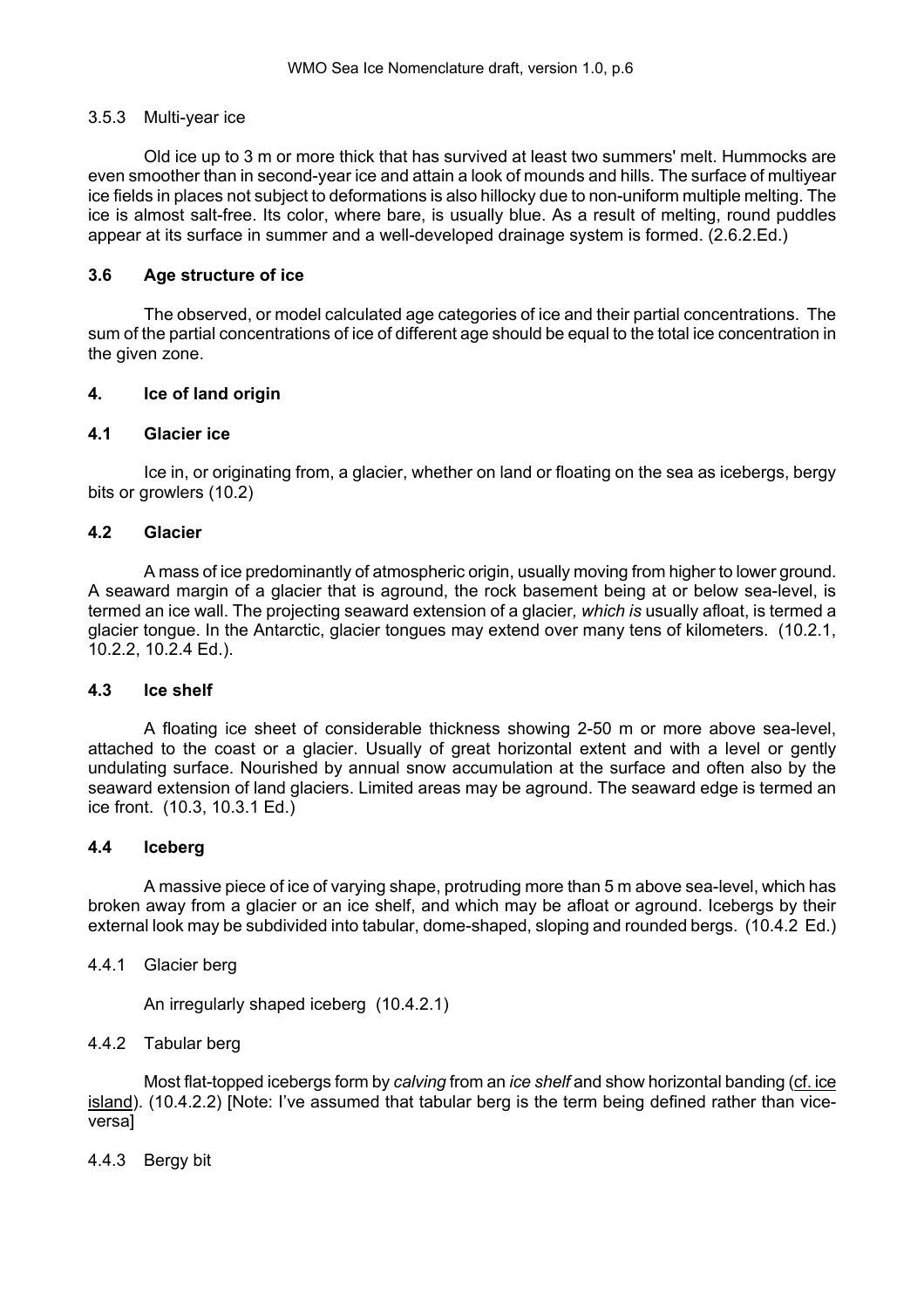<span id="page-12-0"></span>A large piece of floating ice of land origin, showing less than 5 m above sea-level and 100-300  $m^2$  in area (10.4.4 Ed.) [Note: it might be better to say no more than 20 metres long, rather than give an area]

# 4.4.4 Growler

A smaller piece of ice of land origin than a bergy bit. The color is usually white, but sometimes transparent or blue-green or nearly black, normally occupying an area of about 20 m<sup>2</sup>. Growlers are distinguished with difficulty when they are surrounded by ice and also in heavy swell. (10.4.5 Ed.) [Note it might be better to say no more than 5 metres long]

# **4.5 Iceberg tongue**

A major accumulation of icebergs, bergy bits and growlers projecting from the coast, held in place by grounding or joined together by fast ice (10.4.2.3 Ed.)

# **4.6 Ice island**

A large piece of floating ice protruding about 5 m above sea-level, which has broken away from an Arctic ice shelf, having a thickness of 15-30 m and an area of from a few thousand square meters to 500 km<sup>2</sup> or more, and usually characterized by a regularly undulating surface which gives it a ribbed appearance from the air. (10.4.3) [Note: Antarctic use is slightly different and refers to a grounded part of a floating ice sheet which rises significantly higher than its surroundings, eg Butler Island. There are also more substantial features, eg the Lyddan Ice Rise.]

# **5. Forms of floating ice**

# **5.1 Ice fragment**

A general name of any relatively flat piece of sea or river ice with a size from fractions of meter up to several kilometers across.

### **5.2 Floe**

Any relatively flat piece of sea ice 20 m or more across. Floes are subdivided according to horizontal extent as follows: (4.3.2)

5.2.1 Giant

Over 10 km across. (4.3.2.1)

# 5.2.2 Vast

2 to 10 km across (4.3.2.2)

5.2.3 Big

 $500 - 2000$  m across  $(4.3.2.3)$ 

5.2.4 Medium

 $100 - 500$  m across  $(4.3.2.4)$ 

5.2.5 Small

 $20 - 100$  m across (4.3.2.5)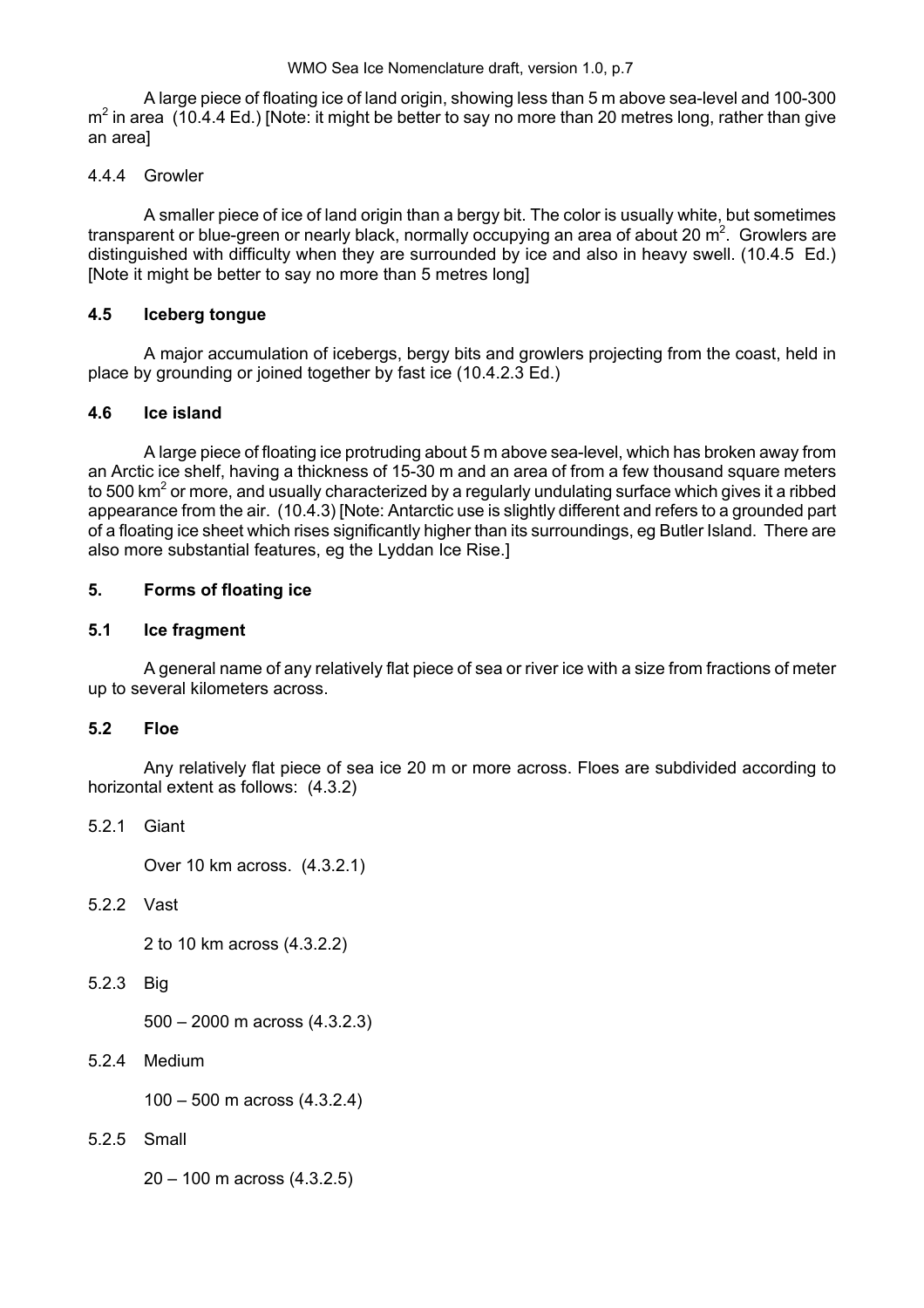#### <span id="page-13-0"></span>5.3 Ice cake

Any relatively flat piece of sea ice less than 20 m across (4.3.3)

#### 5.3.1 Small ice cake

An ice cake less than 2 m across (4.3.3.1)

#### 5.3.2 Brash ice

Accumulations of floating ice made up of fragments not more than 2 m across, the wreckage of other forms of ice as a result of melting (4.3.6 Ed.) [Note: BAS usage is normally that brash is small fragments of glacier ice. We also use the term 'porridge' to refer to a mass of fragments, often under slight pressure, through which navigation is difficult.

### **5.4 Pancake ice**

Predominantly circular plates of ice from 30 cm to 3 m in diameter, and up to about 10 cm in thickness, with raised rims due to the pieces striking against one another. It may be formed on a slight swell from grease ice, shuga or slush or as a result of the breaking of ice rind, nilas or, under heavy swell, of grey ice. (4.3.1 Ed.)

#### **5.5 Ice breccia**

Ice of different stages of development frozen together (4.3.5)

#### **6. Ice surface features**

### **6.1 Level ice**

Sea ice which has not been affected by deformation (8.1)

### **6.2 Deformed ice**

A general term for ice which has been squeezed together and broken up with formation of surface and underwater conglomerations. Subdivisions are rafted ice, rough ice, ridged ice, jammed brash barrier and hillocky multiyear ice (8.2 Ed.)

#### 6.2.1 Rafted ice

Type of deformed ice formed by one piece of ice overriding another. When young ice under pressure is forced alternately over and under like thrusting fingers, the ice is termed finger rafted ice. (8.2.1, 8.2.1.1 Ed)

### 6.2.2 Rough ice

First-year ice subjected to fracturing and hummocking at the stage of young ice, that has formed as a result of the freezing together of pancake ice or of fragments of fresh ridges that have collapsed into fractures after the end of compaction and the onset of ice divergance. The irregularities cover significant areas where snow accumulation increases and the heat conductivity and the tangential stress coefficient significantly change. During a radar sounding, segments of rough ice are depicted by increased brightness with ice ridges being indiscernible. As a result of further growth, the irregularities at the bottom surface of rough ice are usually completely smoothed by the end of winter and the ice thickness becomes approximately equal to that of ice of the same age of quiet growth. During the period of summer melting, all small irregularities at the surface of ice fields are smoothed; hence this type of relief is typical only of first-year ice. [Note this may need further revision]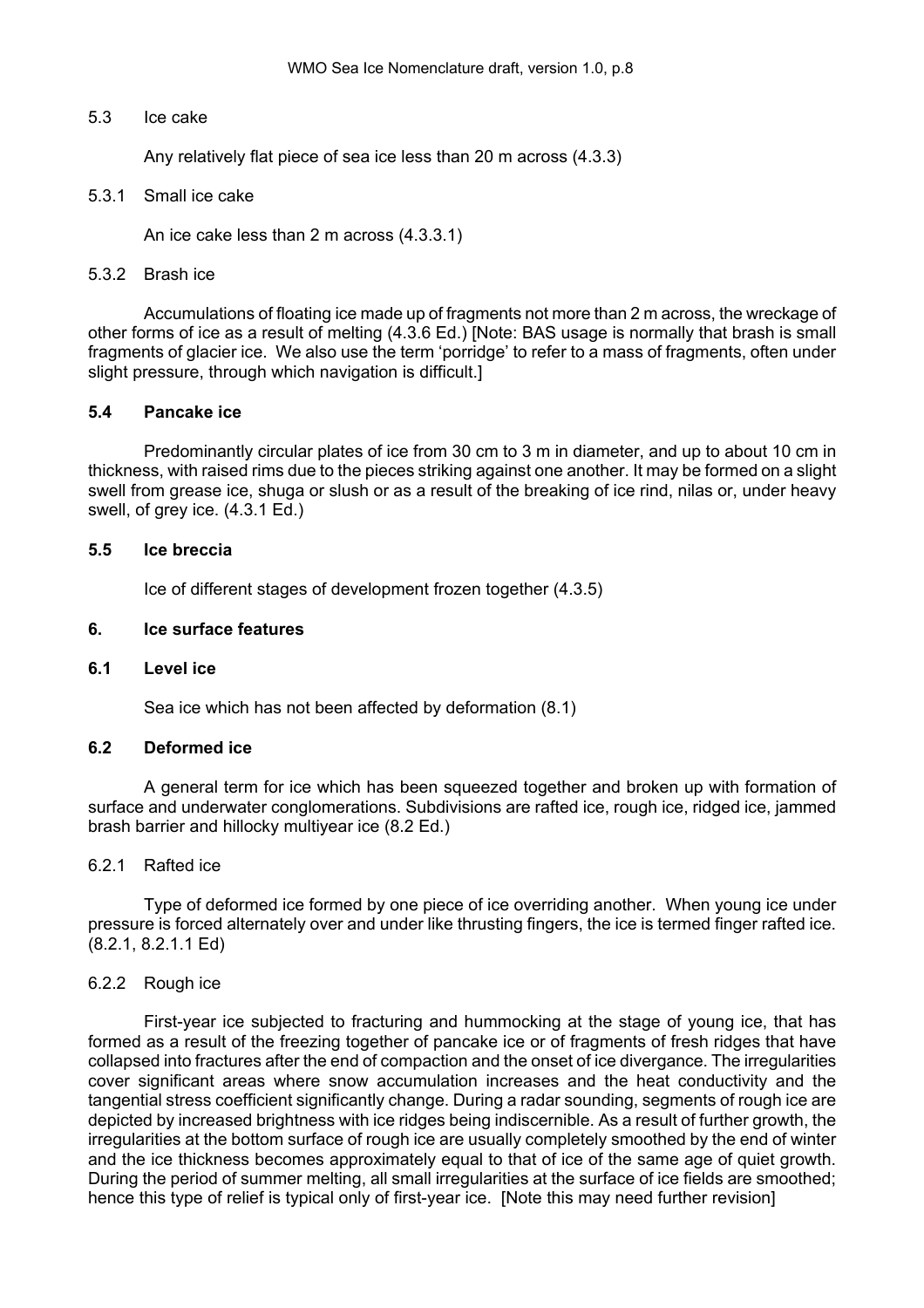### <span id="page-14-0"></span>6.2.3 Hummocked ice

Sea ice piled haphazardly one piece over another, predominantly in the form of ice ridges and separate hummocks. (8.2.3.1 Ed.)

## 6.2.4 Hillocky multiyear ice

A qualitative assessment of the relief of multiyear ice formed as a result of non-uniform melting of initially level ice and smoothing of ice ridges and hummocks. It can be assessed as smoothed multiyear ice, moderately hillocky multiyear ice and strongly hillocky multiyear ice.

### **6.3 Bare ice**

Ice without snow cover (8.5)

# **6.4 Snow-covered ice**

Ice covered with snow (8.6)

### **6.5 Dirty ice**

Ice that has a mineral or organic content of natural or anthropogenic origin on the surface or in its strata.

# **6.6 Frost flowers**

Growth of ice crystals by condensation from the atmosphere at points on the surface of young ice. After formation sea water may be drawn through the ice into the flowers.

# **7. Separate Ice features**

# **7.1 Hummock**

A hillocky conglomeration of broken ice formed by pressure at the place of contact of the angle of one ice floe with anther ice floe. The underwater portion of a hummock is termed a bummock (8.2.3 Ed.)

# **7.2 Ridge**

A comparatively rectilinear conglomeration of ice fragments formed by pressure at the contact line between ice floes, usually along earlier existing cracks and leads or at the boundary between ice floes of different age. In this case, isostatically unbalanced hummocks usually form on the older ice surface. Ice ridges can also form as a result of direct fracturing of ice fields of thick and even first-year and multiyear ice at very strong pressures. The underwater portion of a ridge is termed an ice keel (8.2.2, 13.5 Ed.)

# **7.3 Ridged ice belt**

Fractured ice piled in the form of several parallel ridges formed at the external boundary of fast ice or on drift divides as a result of repeated pressure. (8.2.2.6 Ed.)

# **7.4 Line of ridges**

A thick ice ridge on fast ice, including stamukhas, which in places may attach it to the bottom.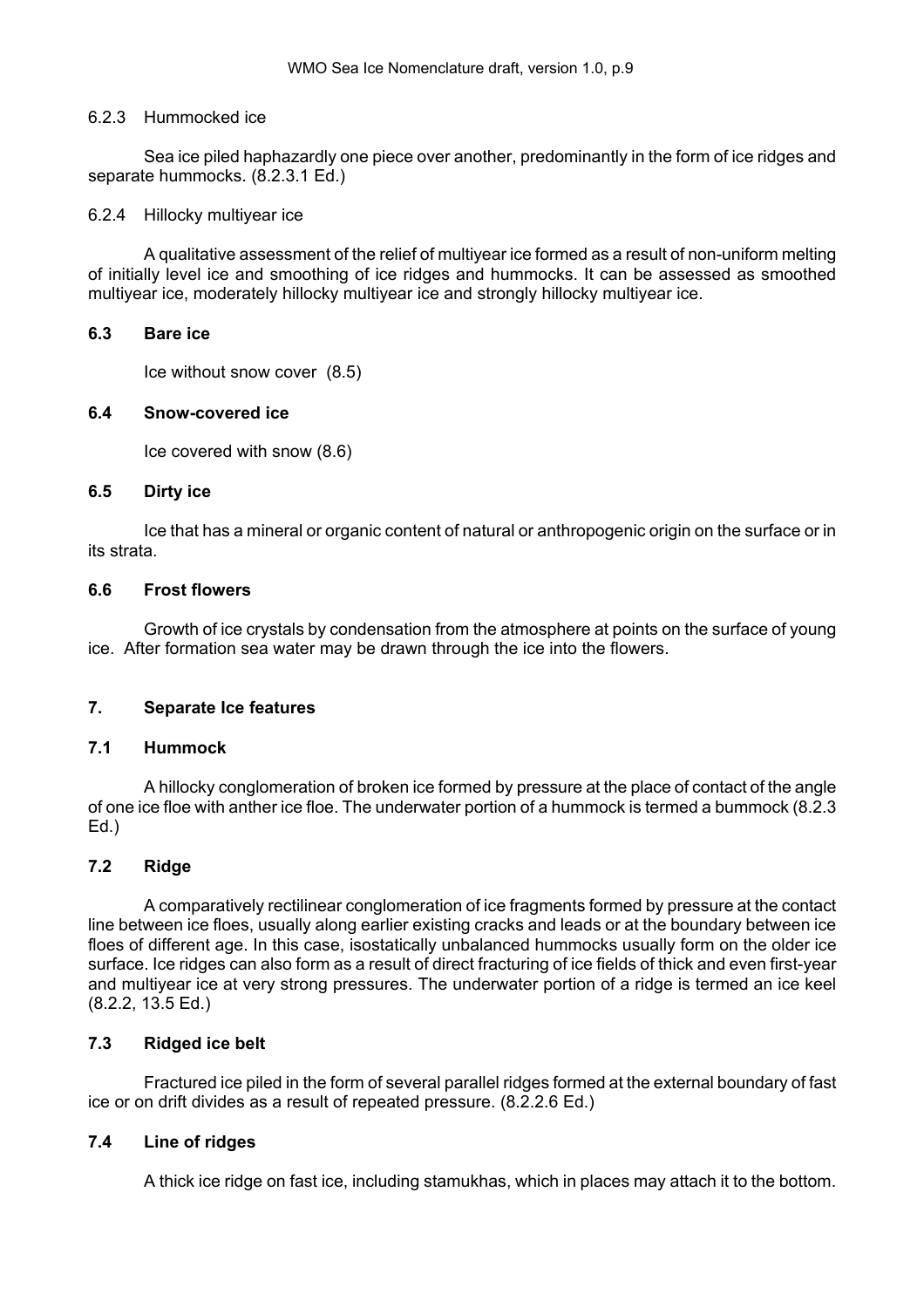#### <span id="page-15-0"></span>**7.5 Floeberg**

A massive piece of sea ice composed of a hummock, or a group of hummocks frozen together, presenting a separate floating ice fragment in ice-free water or among separate ice fragments. It may protrude up to 5 m above sea-level (4.3.4 Ed.)

#### **7.6 Stamukha (Grounded hummock)**

A thick hummocked grounded ice formation. Stamukhas form from floebergs and hummocked grounded ice fragments. They are distinguished by a large height (up to 10 m and more above sea level) and steep slopes. There are single grounded hummocks and lines (or chains) of grounded hummocks. Stamukhas forming at the same place from season to season are termed recurring stamukhas (3.4.2 Ed.).

#### **7.7 Windrow**

A compact layer of ice cake and small ice cake formed as a result of repeated hummocking and rafting. In the coastal zone and near the fast ice boundary, the windrow thickness can achieve 10-20 m. In some cases it extends down to the bottom. Windrow presents a serious obstacle for shipping.

#### **7.8 Ram**

An underwater ice projection from an ice wall, ice front, iceberg or floe. Its formation is usually due to a more intensive melting and erosion of the unsubmerged part (8.4)

#### **8. Stages of melting**

#### **8.1 Puddle**

An accumulation melt-water on ice, mainly due to melting snow, but in the more advanced stages also to the melting of ice. The initial stage consists of patches of melted snow. (9.1)

#### **8.2 Flooded ice**

Sea ice, usually first-year ice, flooded by a melt or river water layer. (9.5 Ed.).

#### **8.3 Thaw holes**

Vertical holes in sea ice formed when surface puddles melt through to the underlying water.

(9.2)

### **8.4 Dried ice**

Sea ice that was earlier at the flooded ice stage, from the surface of which melt-water has disappeared after the formation of cracks and thaw holes. During the period of drying, the surface whitens (9.3)

### **8.5 Rotten ice**

Sea ice which has become honeycombed (laced) and which is in an advanced state of disintegration (9.4)

### **9. Opening in the ice**

# **9.1 Fracturing**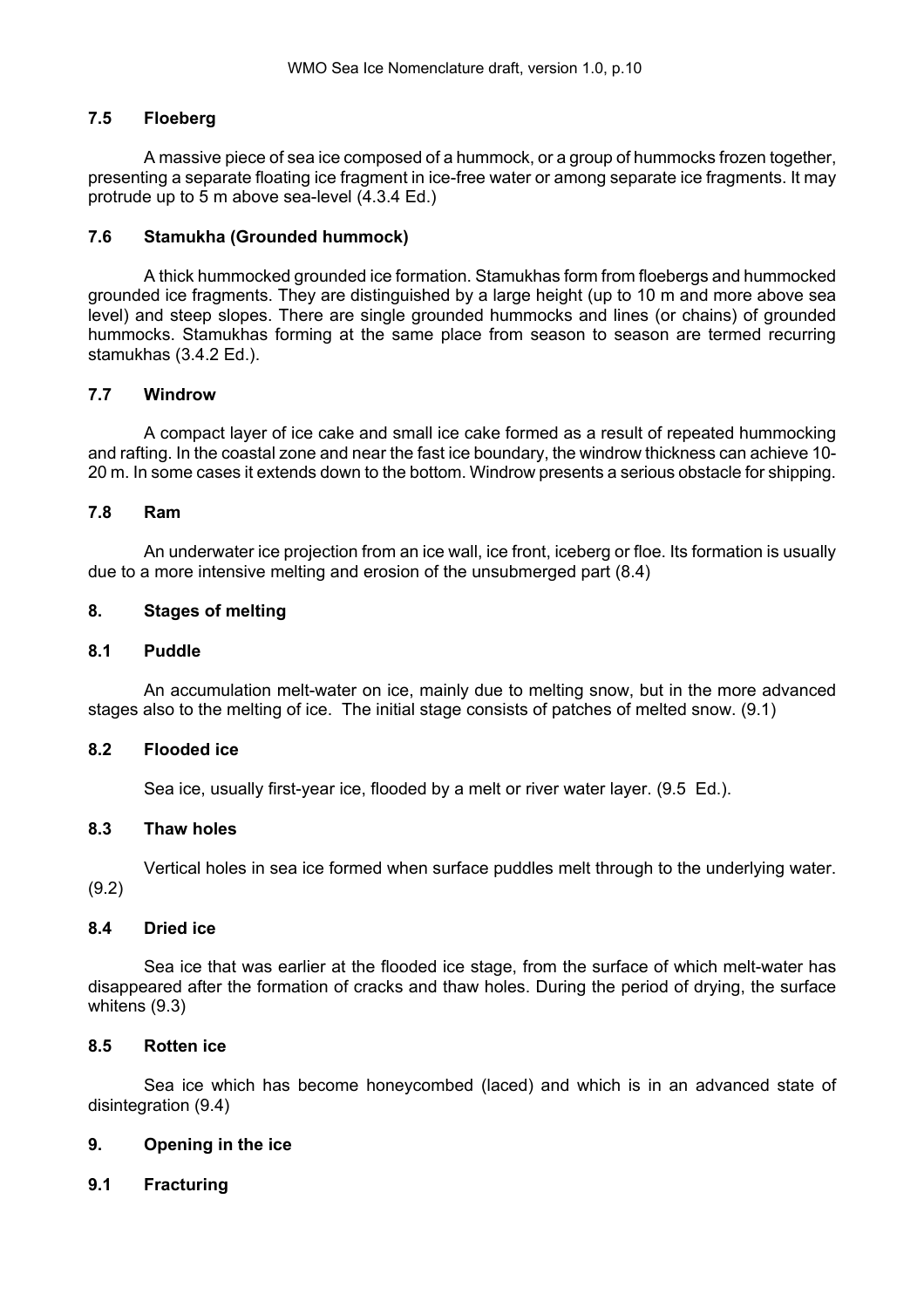Any break or rupture through close ice, compact ice, consolidated ice, fast ice, or a single floe resulting from shears and deformation processes. The fracture may contain brash ice and be covered with nilas or young ice. The length may vary from a few meters to several tens of kilometers (7.1 Ed.)

#### 9.1.1 Crack

Any fracture of fast ice, consolidated ice or a single floe with a width ranging from a few centimeters to 50 m and a length from several tens or hundreds of meters to several hundreds of kilometers. (7.1.1 Ed.)

#### 9.1.1.1 Tide crack

 A crack between fast ice subject to sea level tidal rise and fall and the fast ice foot or ice wall, or shore. (7.1.1.1 Ed.)

#### **9.2 Flaw**

A narrow separation zone between pack ice and fast ice filled with continuous small ice cake with some small floes, where the pieces of ice are in chaotic state; it forms when drift ice moves under the effect of a strong wind or current along the fast ice boundary. Flaws also form at drift divides. (7.1.1.2 Ed.)

#### **9.3 Lead**

A more than 50 m wide rectilinear or wedge-shaped crack from several kilometers to several hundreds of kilometers in length. At below freezing temperatures, new, nilas and young ice forms at the surface of leads (7.3 Ed.)

#### 9.3.1 Shore lead

A lead between pack ice and the shore or between drift ice and an ice front. (7.3.1)

#### 9.3.2 Flaw lead

A passage-way between pack ice and fast ice which is navigable by surface vessels (7.3.2) [Note: shore lead is used in the Antarctic]

#### **9.4 Fracture**

A restricted space, the length of which is comparable with the width of ice-free water, or very open broken ice among solid, very close and close ice. Diamond- or lens-shaped fractures form as a result of the shear of ice floes along the line of an earlier crack or lead. Due to cracks and leads not being rectilinear, they expand in some places and converge in other places under slight pressure. Hummocking can form a chain of fractures. This is the most stable type of fracture and can exist for several months. In the autumn-winter period, nilas and young ice and then first-year ice forms at their surface. Less stable fractures the shape and dimensions of which constantly change, are formed as a result of shears between giant and vast ice floes and by local divergance of close ice of smaller formations.

### **9.5 Polynya**

A stable ice-free water space in or at the boundary of fast ice. Polynyas may contain very open broken and brash ice or be covered with new ice, nilas or young ice. A polynya is sometimes restricted by the shore from one side and is termed a shore polynya. If it is restricted by fast ice, then it is termed a flaw polynya. If it recurs in the same position every year, it is termed a recurring polynya (7.4, 7.4.1, 7.4.2, 7.4.3 Ed.) [Note: polynyas can form in the pack, eg in the Weddell Sea]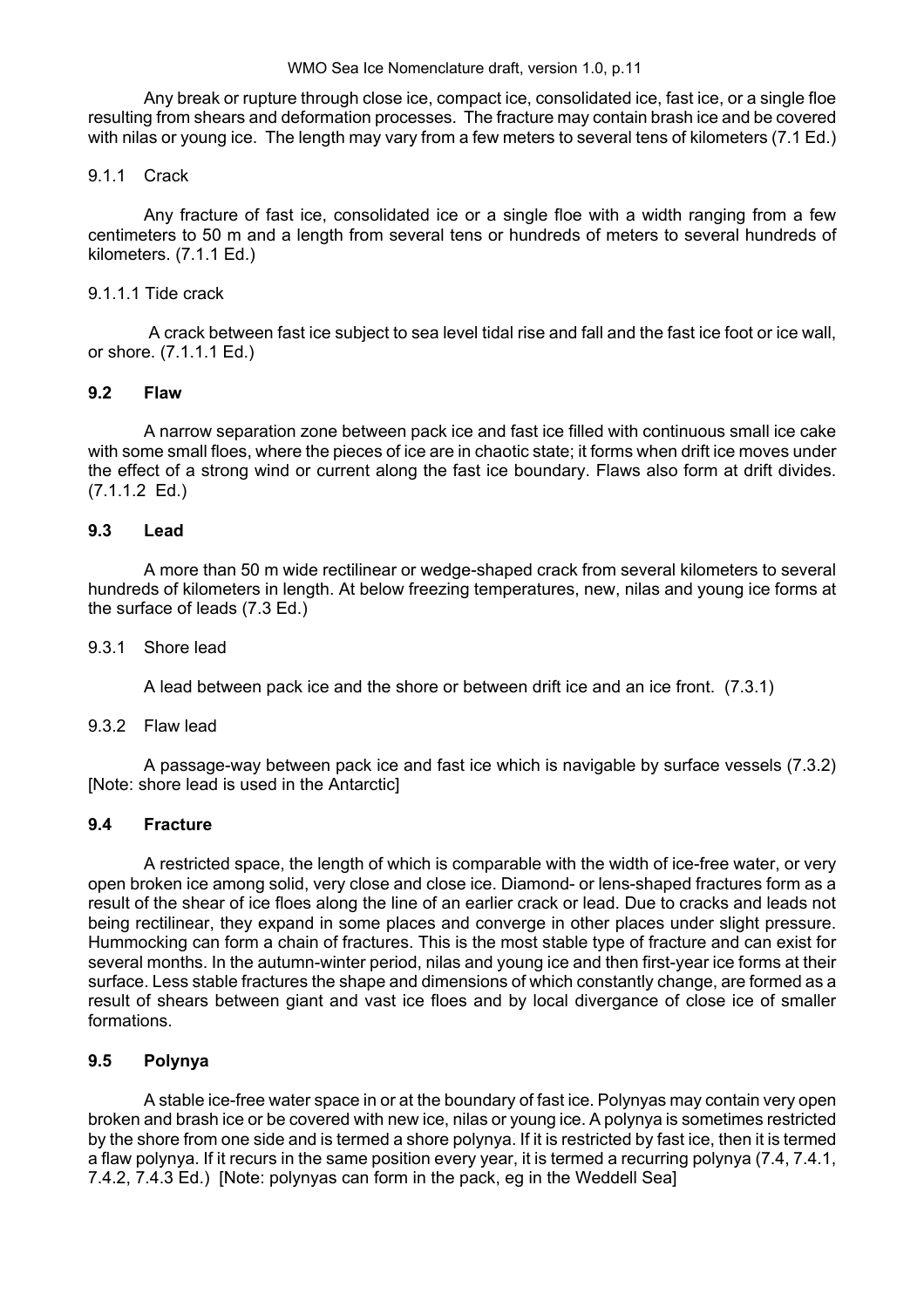#### <span id="page-17-0"></span>**10. Pack ice motion processes**

#### **10.1 Ice drift**

Displacement of ice floes and other ice features resulting from the impact of wind and currents including tidal currents and of forces transferred through the ice cover from other regions. The drift direction and velocity of a specific ice feature or ice cover area depends at any specific moment on the magnitude of the external forces, on the feature's characteristics (size, concentration and upper and lower surface roughness), on its position relative to the coastline and on the seabed relief.

#### 10.1.1 Drift vector

A segment on a graphical or digital ice chart connecting the location of an ice cover point at successive moments of time. For subsequent analysis and calculations, the observed drift vector field is usually interpolated to regular grid points with a step size chosen as required. The vectors at the regular grid points can also be obtained by means of model calculations.

#### 10.1.2 Drift divide

A boundary between ice massifs or zones drifting in different directions or with a different speed. Drift divide indications include increased fracturing of the ice cover, flaws, ridging belts, leads and diverging zones. One frequently observes ice floe rotation at the drift divide.

### **10.2 Shearing**

Mutual displacement of ice floes resulting in their turn and deformation and formation of fractures. (5.3 Ed.)

#### **10.3 Fracturing**

A pressure process whereby ice is permanently deformed, and rupture occurs. Most commonly used to describe breaking across fast ice, ice breccia, compact ice and ice fields (6.1)

#### **10.4 Compacting**

A decrease in the separation between individual ice floes resulting in increased ice concentration (5.2 Ed.)

#### **10.5 Compression of ice**

A further stage of ice compacting after its concentration reaches 9-10/10. During compression of ice, rafting and hummocking usually occur and stuffed ice may be formed within the coastal zone. Within the zones where big and giant floes are predominant, compression of ice may start if total concentration is equal 7-8/10.

#### 10.5.1 Compression zone

Zone where compression of ice is observed.

#### **10.6 Diverging**

The process of increasing separation between ice fields or floes, thus reducing ice concentration and/or relieving stresses in the ice (5.1)

### **11. Terms relating to surface shipping**